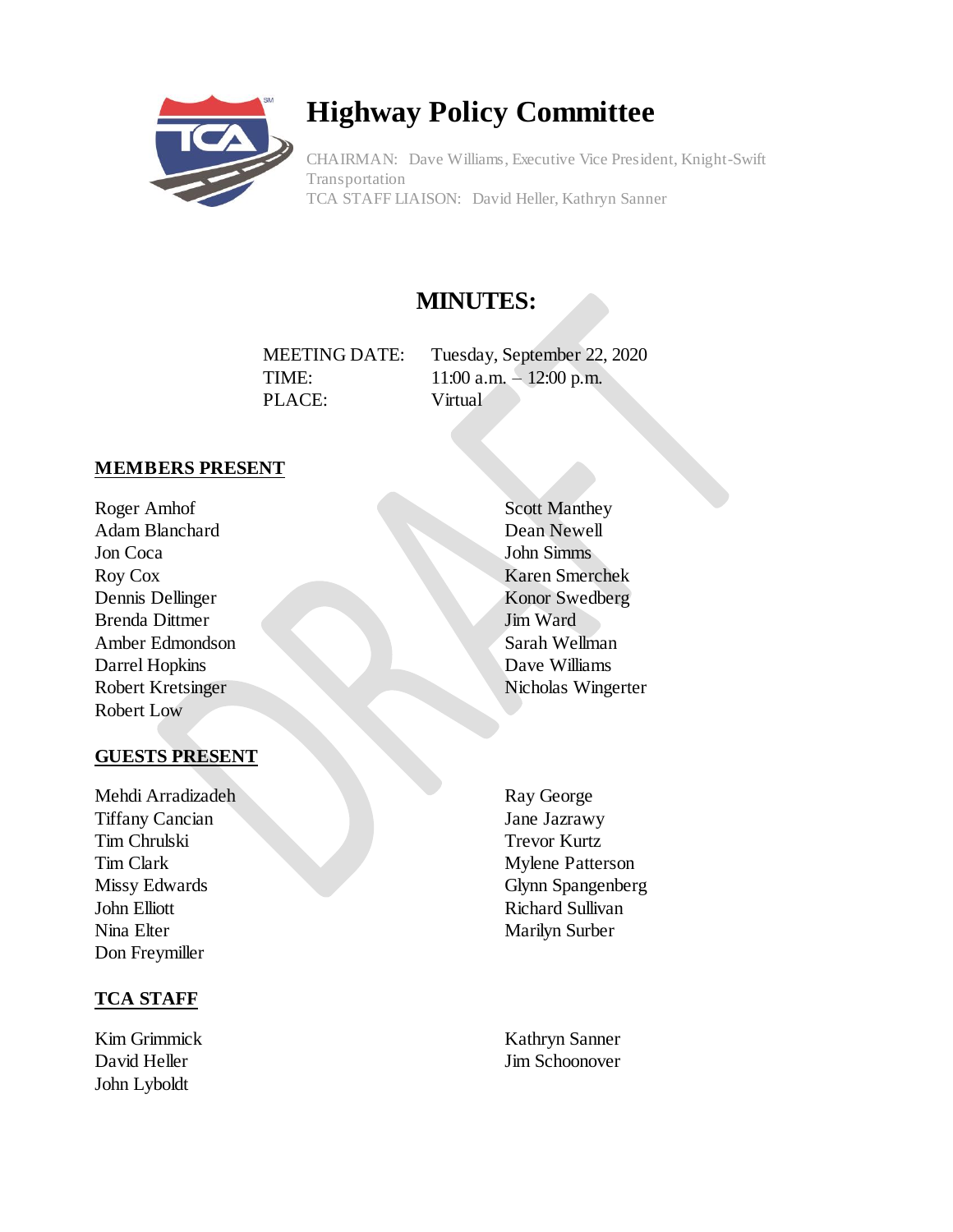#### **I. Call to Order**

Chairman Dave Williams called the meeting to order at approximately 11:00 a.m. and a video by DriverFacts, the sponsor of the 2020 TCA Fall Business Meetings, was shown to welcome participants to the meeting. An overview of the Zoom platform for the meeting was given, and attendees were asked to introduce themselves. A motion was made, seconded, and passed to conduct the meeting according to the antitrust guidelines. A motion was made, seconded, and passed to approve the minutes of the previous meeting in Kissimmee, FL on March 1, 2020.

# **II. Political Briefing – Missy Edwards, MME Strategies; Richard Sullivan, State Federal Strategies**

The committee received an update on the current U.S. political climate from TCA's outside lobbyists, Missy Edwards and Richard Sullivan. Edwards and Sullivan focused on the congressional actions since the last committee meeting in March and the upcoming elections, particularly the Senate and Presidential races, noting that it is too soon to tell how many of these elections will turn out.

## **III. Legislative Update – David Heller, Vice President of Government Affairs, TCA**

David Heller updated the group on measures being considered by Congress that are important to the trucking industry, including FAST Act reauthorization, government funding legislation, and COVID-19 relief efforts. He also noted the status of the legal fight against California's AB5 and explained that TCA has been financially supporting this effort.

## **IV. The Eastern Transportation Coalition Update – Adam Blanchard, Double Diamond Transport, Inc.**

Adam Blanchard gave a presentation on the recent report from The Eastern Transportation Coalition on the potential impacts of a mileage-based user fee (MBUF) on the trucking industry. A main takeaway from the study was that more data is needed to accurately determine the potential ramifications, and so the Coalition is in the beginning stages of conducting a second, much larger study and is looking for TCA members to participate. TCA will provide committee members with more information on ways to get involved.

# **V. CARB Low NOx Standards Update – David Heller, TCA**

David Heller provided an update on the California Air Resources Board (CARB) Low NOx engine emission standards for new trucks in the state. He emphasized the need for the industry to stay involved in this issue as the federal Environmental Protection Agency (EPA) will need to issue harmonizing regulations for the whole country, which may cater to CARB's activities.

## **VI. Update on TCA Call on Washington – Kathryn Sanner, Manager of Government Affairs, TCA**